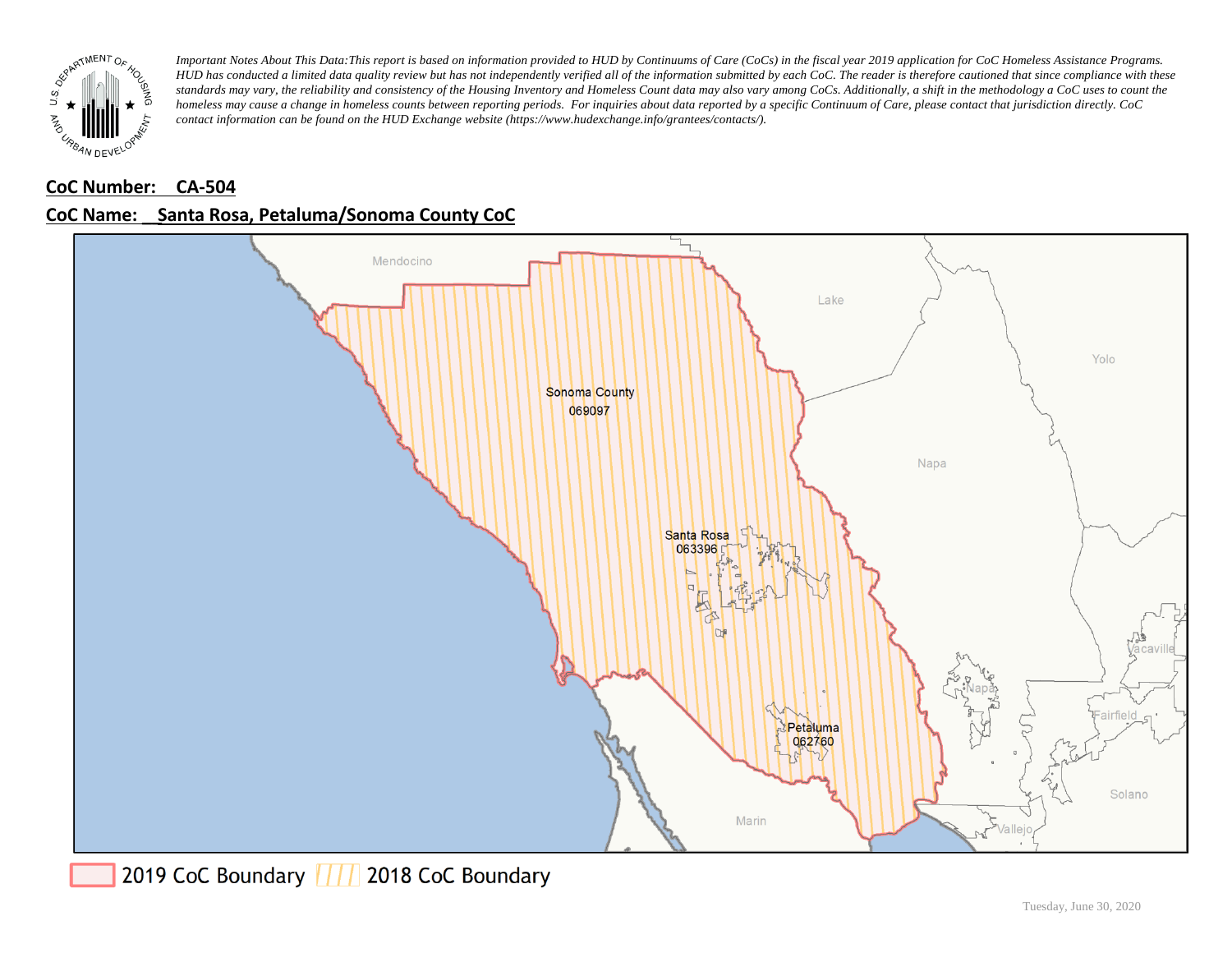

### **CoC Number: CA-504**

# **CoC Name: \_\_ Santa Rosa, Petaluma/Sonoma County CoC**



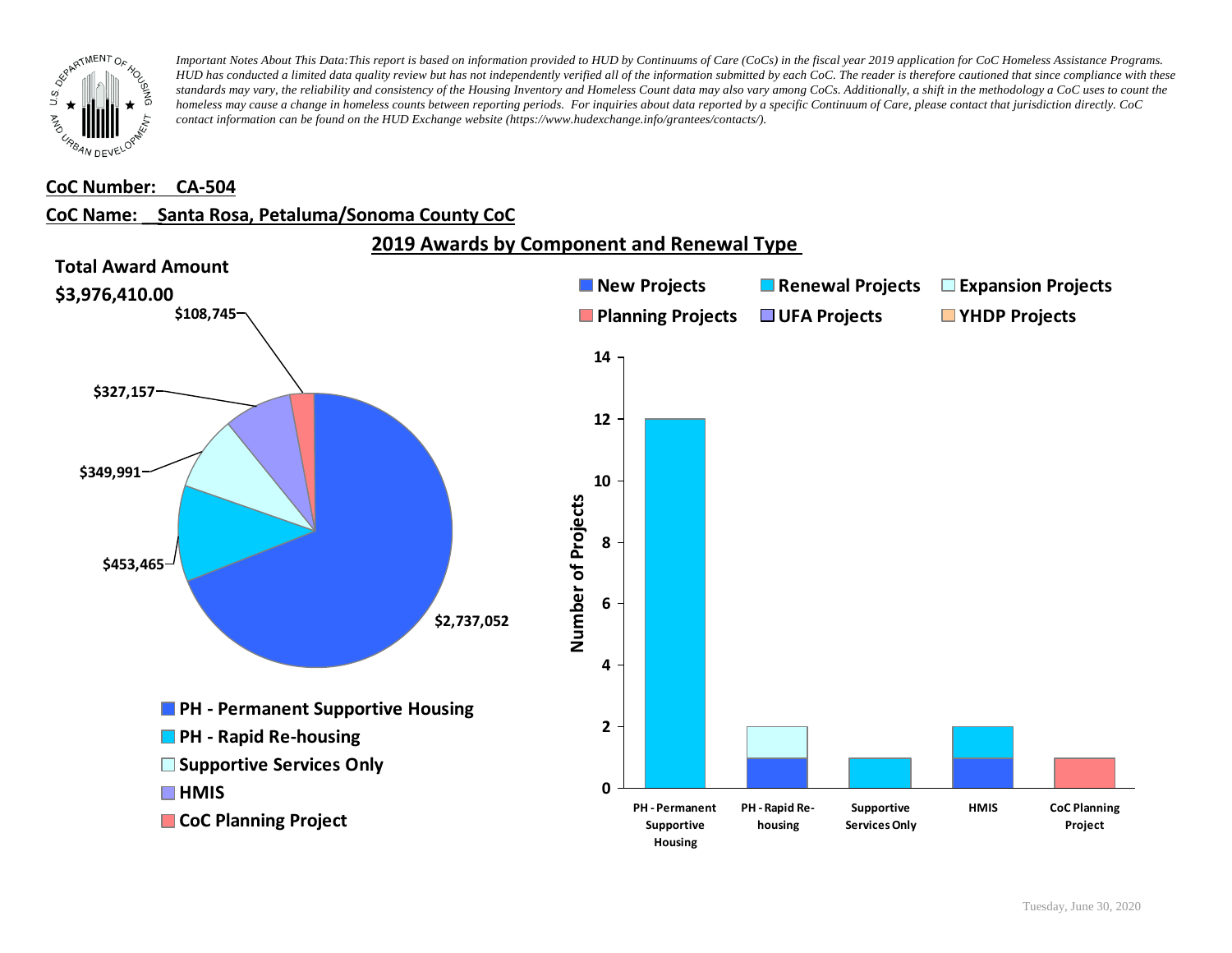

### **CoC Number: CA-504**

## **CoC Name: \_\_ Santa Rosa, Petaluma/Sonoma County CoC**



# **2019 Housing Inventory Summarized by Target Population and Bed Type**

<sup>1</sup> Adult & Child Beds refer to beds for households with one adult (age 18 or older) and at least one child (under the age of 18).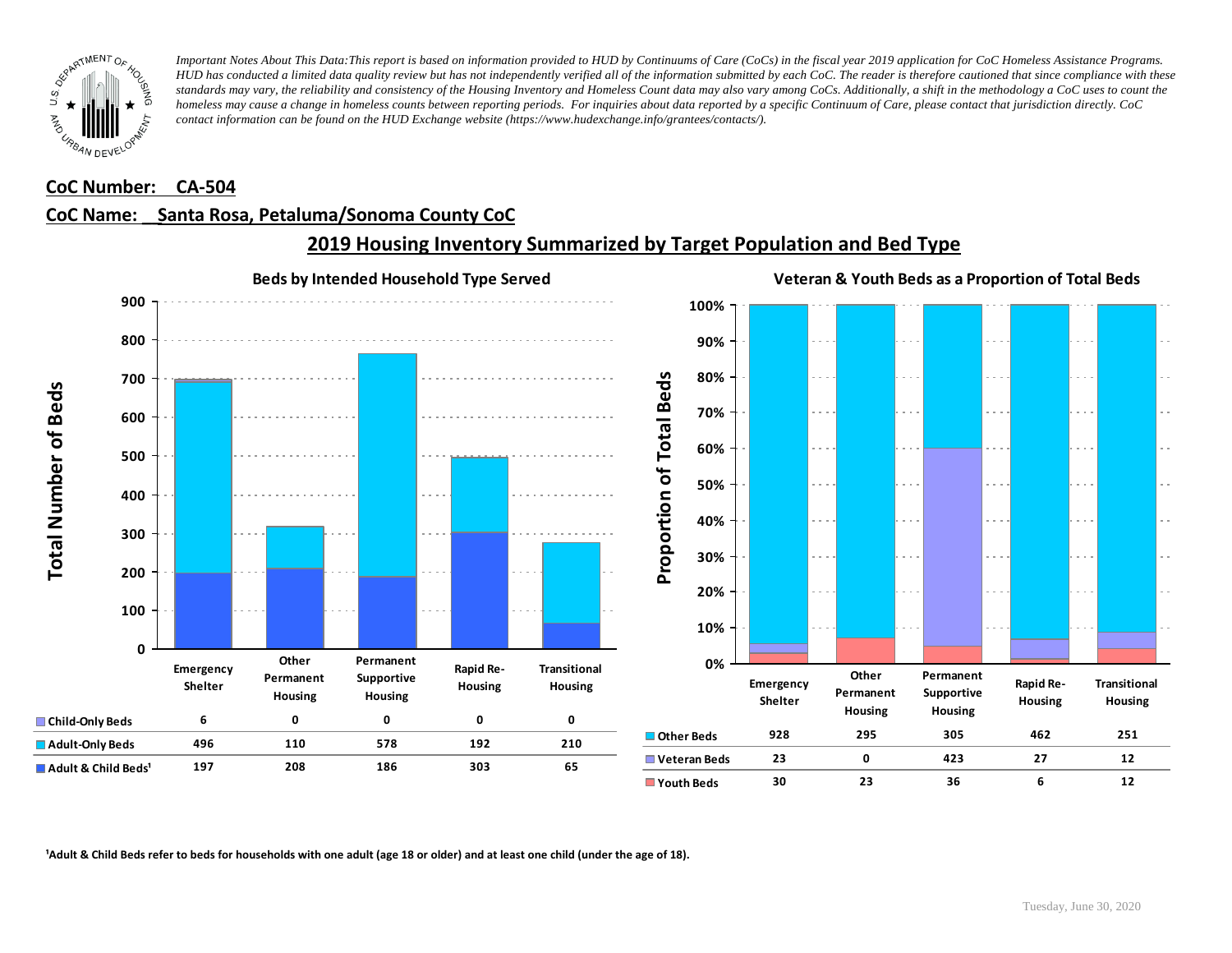

#### **CoC Number: CA-504**

### **CoC Name: \_\_ Santa Rosa, Petaluma/Sonoma County CoC**

# **2019 Point in Time Count Summarized by Household Type**



\* Safe Haven programs are included in the Transitional Housing category.

¹This category includes single adults, adult couples with no children, and groups of adults. ²This category includes households with one adult and at least one child under age 18.

³This category includes persons under age 18, including children in one-child households, adolescent parents and their children, adolescent siblings, or other household configurations composed only of children.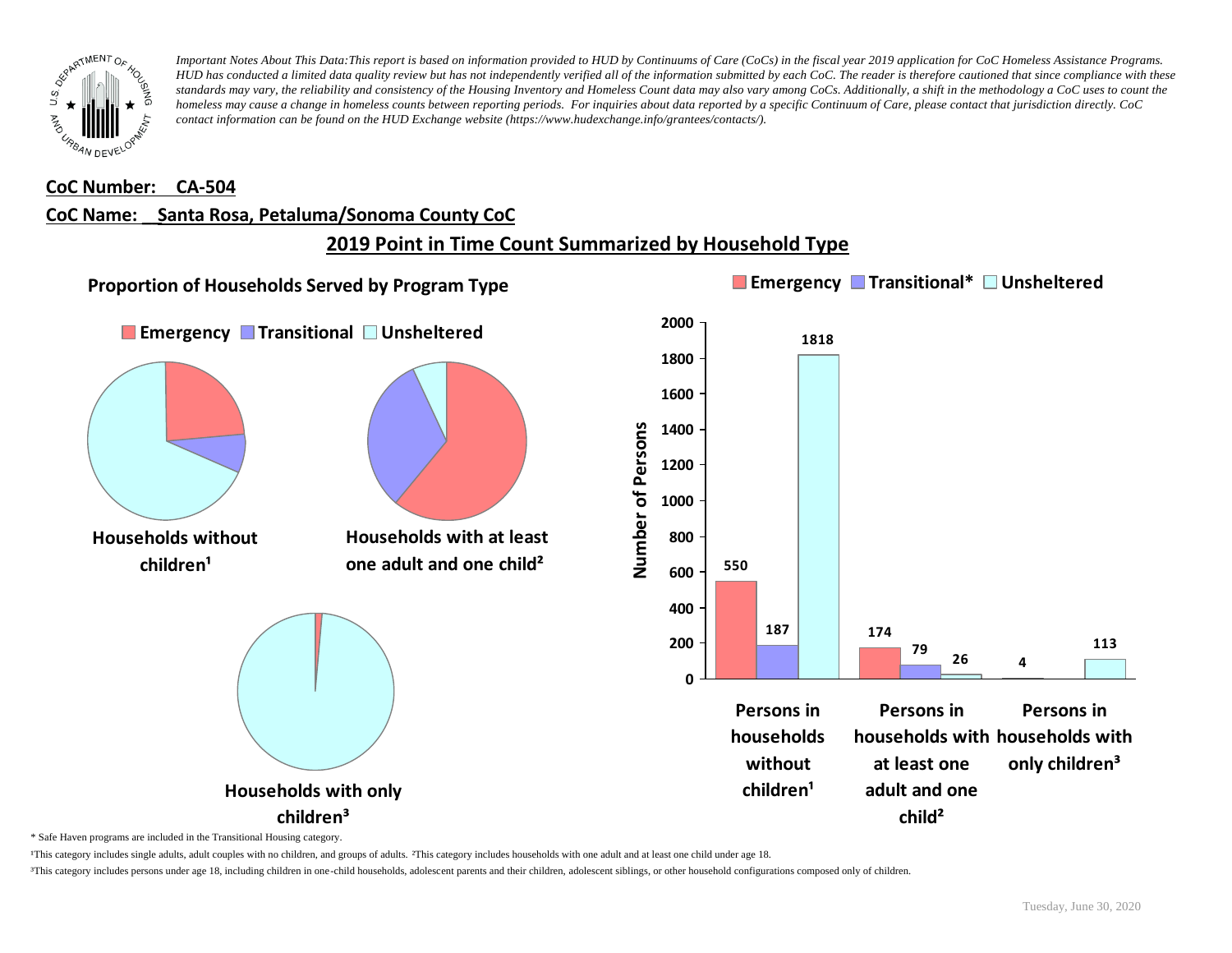

### **CoC Number: CA-504**

### **CoC Name: \_\_ Santa Rosa, Petaluma/Sonoma County CoC**



# **2019 Point-In-Time Count Proportion of Persons in each Age Group by Household Type**

\* Safe Haven programs are included in the Transitional Housing category.

¹This category includes single adults, adult couples with no children, and groups of adults. ²This category includes households with one adult and at least one child under age 18.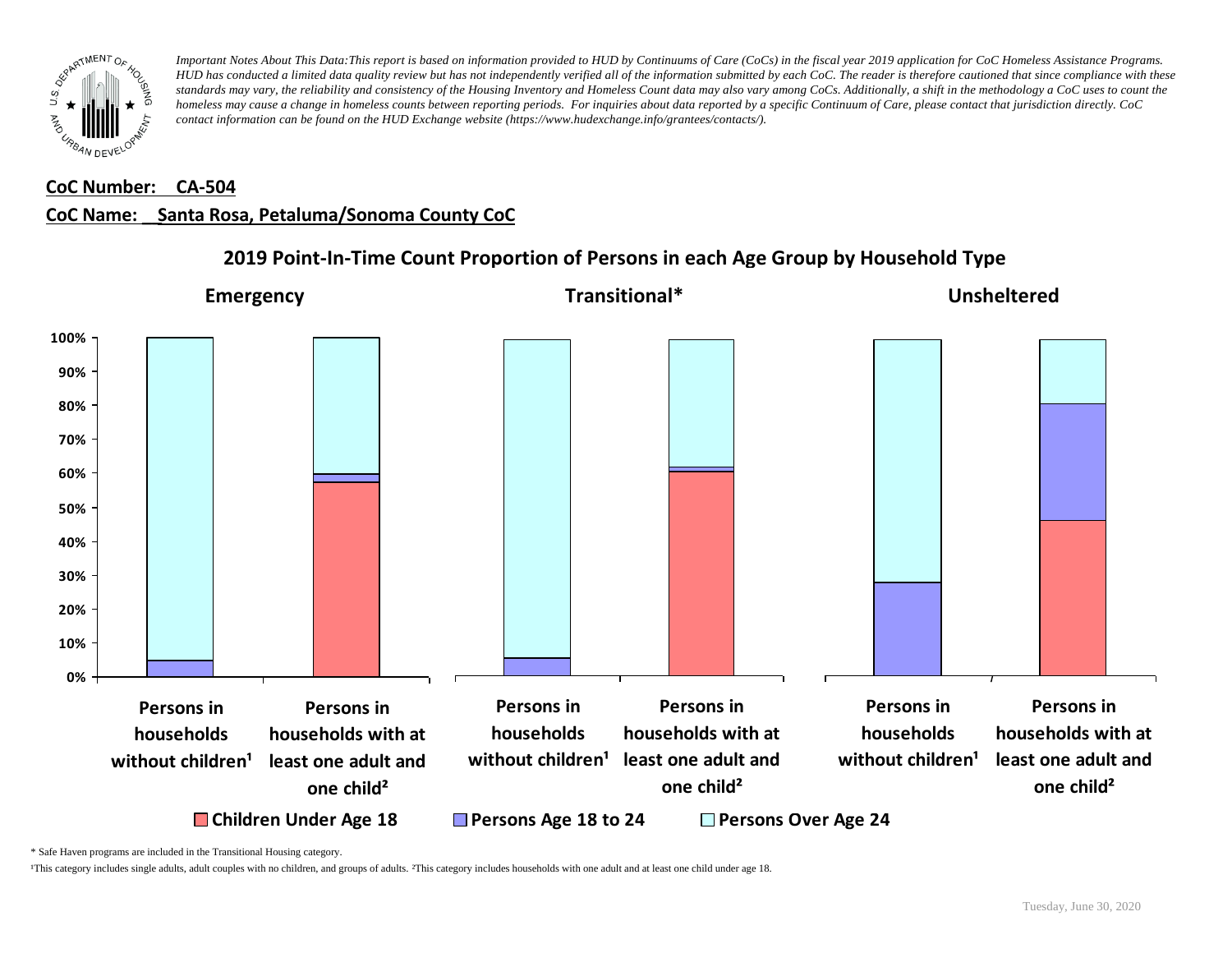

#### **CoC Number: CA-504**

### **CoC Name: \_\_ Santa Rosa, Petaluma/Sonoma County CoC**



**2019 Point in Time Count Summarized by Chronically Homeless by Household Type**

\* Safe Haven programs are included in the Transitional Housing category.

¹This category includes single adults, adult couples with no children, and groups of adults. ²This category includes households with one adult and at least one child under age 18.

³This category includes persons under age 18, including children in one -child households, adolescent parents and their children, adolescent siblings, or other household configurations composed only of children.